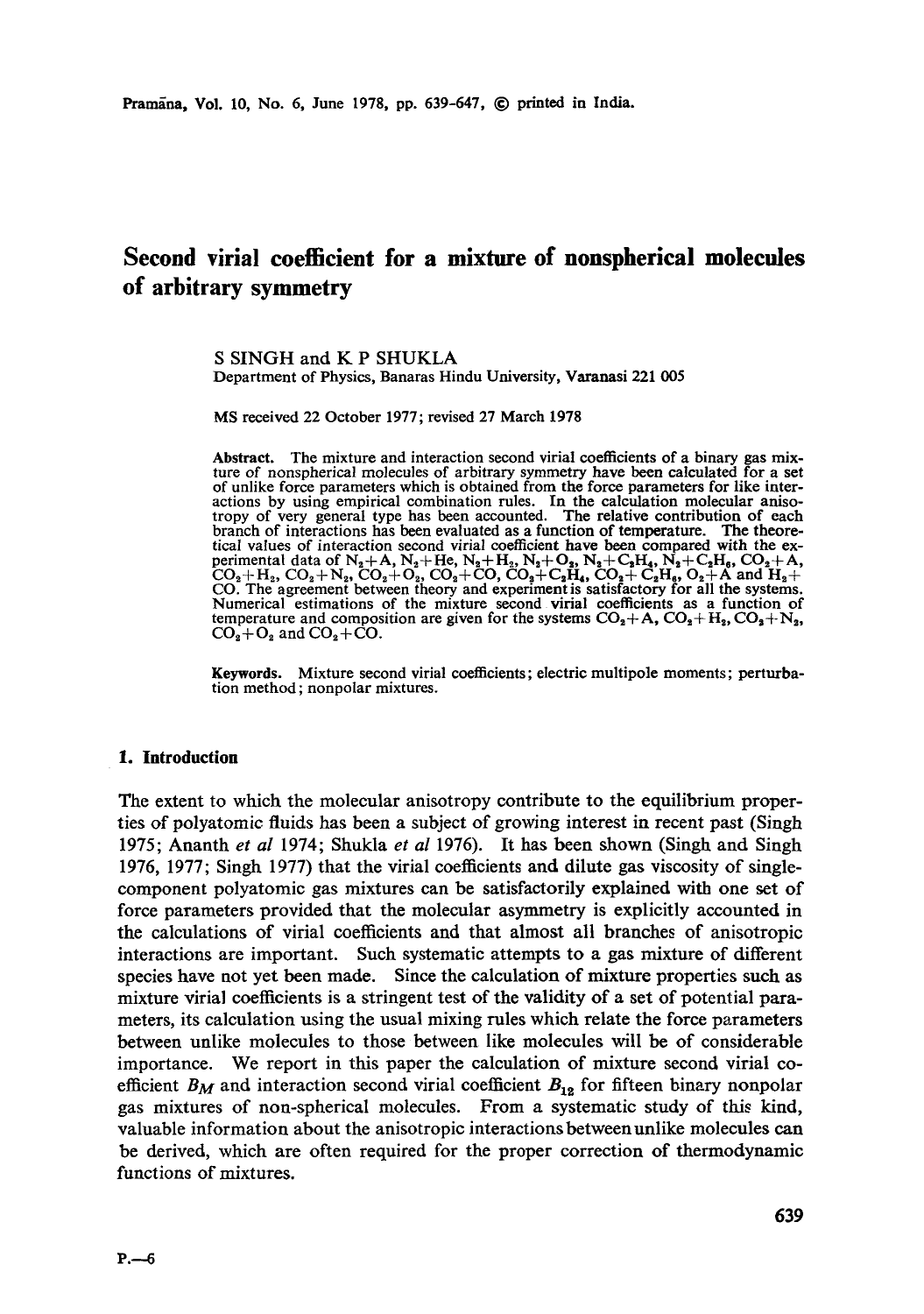For a binary system the mixture second virial coefficient is of the form

$$
B_M = X_1^2 B_{11} + 2X_1 X_2 B_{12} + X_2^2 B_{22} \tag{1}
$$

where  $X_t$  represents the mole fraction of *i*-th component of the mixture. The coefficients  $B_{11}$  and  $B_{22}$  which are the second virial coefficients of pure components, are related to the potential between the similar molecules of 1 and 2, respectively. The interaction second virial coefficient,  $B_{12}$ , is connected to the potential between a molecule of 1 and a molecule of 2. Although the coefficients  $B_{11}$ ,  $B_{22}$  and  $B_{12}$  are functions of the temperature only, the mixture second virial coefficient is obviously a function of composition as well as temperature.

The statistical mechanical expression for the interaction second virial coefficient is written as

$$
B_{12}(T) = -2\pi N \int_0^\infty \int_{\omega_1} \int_{\omega_2} (\exp\left[-\beta U(r_{12}, \omega_1, \omega_2)\right] - 1)
$$
  
 
$$
\times r_{12}^2 dr_{12} d\omega_1 d\omega_2.
$$
 (2)

Here  $\beta = 1/kT$  and  $\omega_i$  represents the Euler angles  $\theta_i$ ,  $\phi_i$  and  $\psi_i$  which specify the orientation of molecule i.

The potential energy of a pair of molecules has the form

$$
U(1, 2) = \Phi_{12} (r_{12}) + V_{12} (r_{12}, \omega_1, \omega_2) \tag{3}
$$

where  $\Phi_{12}$  is the central potential between a molecule of 1 and a molecule of 2 and  $V_{12}$  arising from tensor forces, contains all of the angle-dependence of pair interaction. For this interaction, we write

$$
V_{12} = V_{12}^{\text{perm}} + V_{12}^{\text{in}} + V_{12}^{\text{dis}} + V_{12}^{\text{sh}}
$$
 (4)

where  $V_{12}^{\text{perm}}$  is the interaction between the permanent multipole moments of the molecules,  $V_{12}^{in}$  the interaction of induced multipole moments in one molecule with the permanent moments of the other molecule,  $V^{\text{u}}$  the interaction between anisotropic dispersion forces of the molecules, and  $V_{12}^{51}$  the angle-dependent overlap interaction. For our calculation we take the functional form of these interactions as summarized by us (Singh and Singh 1976) (hereinafter referred to as I). Our calculation differs in two respects from that of earlier workers: (i) we include more branches of anisotropic pair interaction, and (ii) the values of electric multipole moments are taken from independent experimental measurements.

The contribution of different branches of pair interaction to the second virial coefficients have been calculated by using a perturbation method in which tensor forces  $V_{12}$  are taken as perturbation of the pair central potential  $\Phi_{12}$ . The series expansion has been carried out to sufficient length so that the proper convergence is achieved to a sufficient degree of accuracy.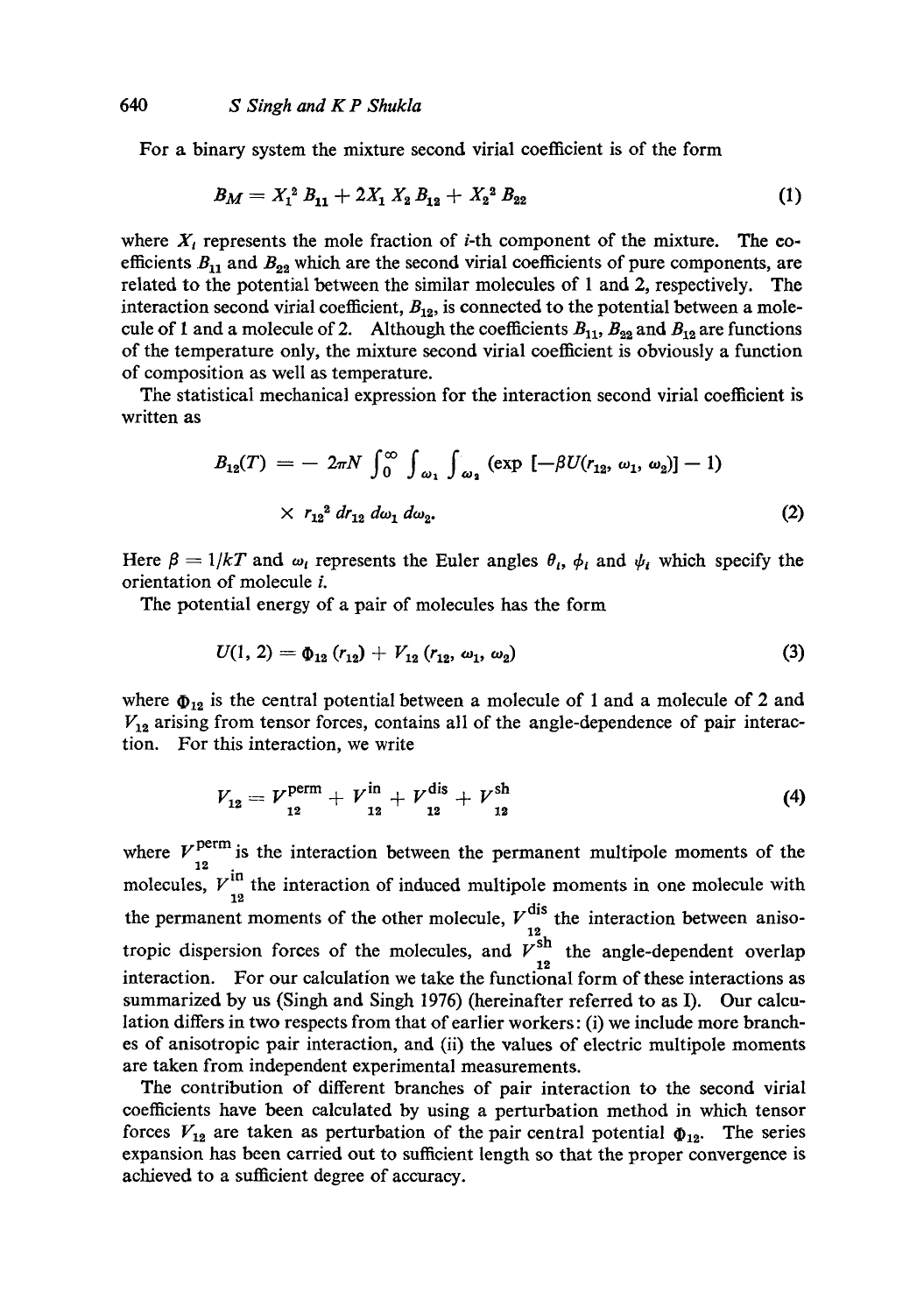The unlike potential parameters  $\sigma_{12}$ ,  $\epsilon_{12}$  and  $D_{12}$  have been obtained from the force parameters for like interactions by using combination rules. These combination rules are semiempirical and have little theoretical justification. For energy  $\epsilon_{12}$  and size  $\sigma_{12}$  the most commonly used combination rules are

$$
\sigma_{12} = \frac{1}{2} (\sigma_{11} + \sigma_{22})
$$
  
\n
$$
\epsilon_{12} = (\epsilon_{11} \epsilon_{22})^{\frac{1}{2}}.
$$
\n(5)

Several attempts have been made in the past to modify these rules without much success (Calvin and Reed 1971, 1972). For the shape parameter we use

$$
D_{12} = (D_{11} D_{22})^{1/2}.
$$
 (6)

In general  $\epsilon_{12}$ ,  $\sigma_{12}$  and  $D_{12}$  have intermediate values between  $\epsilon_{11}$  and  $\epsilon_{22}$ ,  $\sigma_{11}$  and  $\sigma_{22}$  and  $D_{11}$  and  $D_{22}$ . The like potential parameters for the pure gases (A, He, H<sub>2</sub>,  $N_a$ ,  $O_2$ ,  $CO_2$ ,  $CO_2$ ,  $C_2H_4$  and  $C_2H_6$ ) are given in table 1. These parameters are as those obtained by us in I from the dilute gas viscosity data and have been found suitable to explain the pressure and dielectric second virial coefficients and pressure

|  | <b>Table 1.</b> Potential parameters, molecular quadrupole moments, shape and other |  |  |  |
|--|-------------------------------------------------------------------------------------|--|--|--|
|  | parameters used in virial coefficients calculated.                                  |  |  |  |

| Mole-<br>$\sigma$ |       |                      |      |                |           | $\theta \times 10^{26}$ (esu cm <sup>2</sup> ) |                                                      |              |
|-------------------|-------|----------------------|------|----------------|-----------|------------------------------------------------|------------------------------------------------------|--------------|
| cule              | (A)   | $\epsilon$ /k<br>(K) | (D)  | $\bar{a}(A^3)$ | $\pmb{K}$ | Value                                          | Method of<br>determination                           | Ref.         |
| A                 | 3.465 | $116 - 0$            | 0.00 | 1.630          | 0.000     | 0.00                                           |                                                      |              |
| He                | 2.556 | $10-22$              | 0.00 | 0.220          | 0.000     | 0.00                                           |                                                      |              |
| н,                | 2.970 | $37 - 5$             | 0.22 | 0.790          | 0.090     | 0.651                                          | Induced bi-<br>refringence                           | a            |
| $N_{2}$           | 3.650 | 92.5                 | 0.02 | 1.730          | 0.176     | $-1.40$                                        | Induced bi-<br>refringence                           | a            |
| O <sub>2</sub>    | 3.440 | 112.5                | 0.10 | 1.590          | 0.239     | $-0.40$                                        | Induced bi-<br>refringence                           | $\mathbf{a}$ |
| C <sub>0</sub>    | 3.672 | 95.5                 | 0.10 | 1.970          | 0.168     | $-2.20$                                        | Zeeman effect<br>and accurate<br>CI wave<br>function | b, c         |
| CO <sub>2</sub>   | 3.932 | 197.5                | 0.16 | 2.925          | 0.257     | $-4.30$                                        | Induced bi-<br>refringence                           | $\mathbf{a}$ |
| $C_2H_4$          | 4.468 | $190 - 5$            | 0.24 | 4.269          | 0.158     | 2.00                                           | Induced bi-<br>refringence                           | a            |
|                   |       |                      |      |                |           | 1.96                                           | Wave function<br>of moderate<br>quality              | d            |
| $C_{a}H_{a}$      | 4.144 | $200 - 5$            | 0.27 | 4.470          | 0.112     | $2 - 00$                                       | Induced bi-<br>refringence                           | a            |

a. Buckingham *et al* (1968); b. Gustafson and Gordy (1970); c. Sin and Davidson (1970);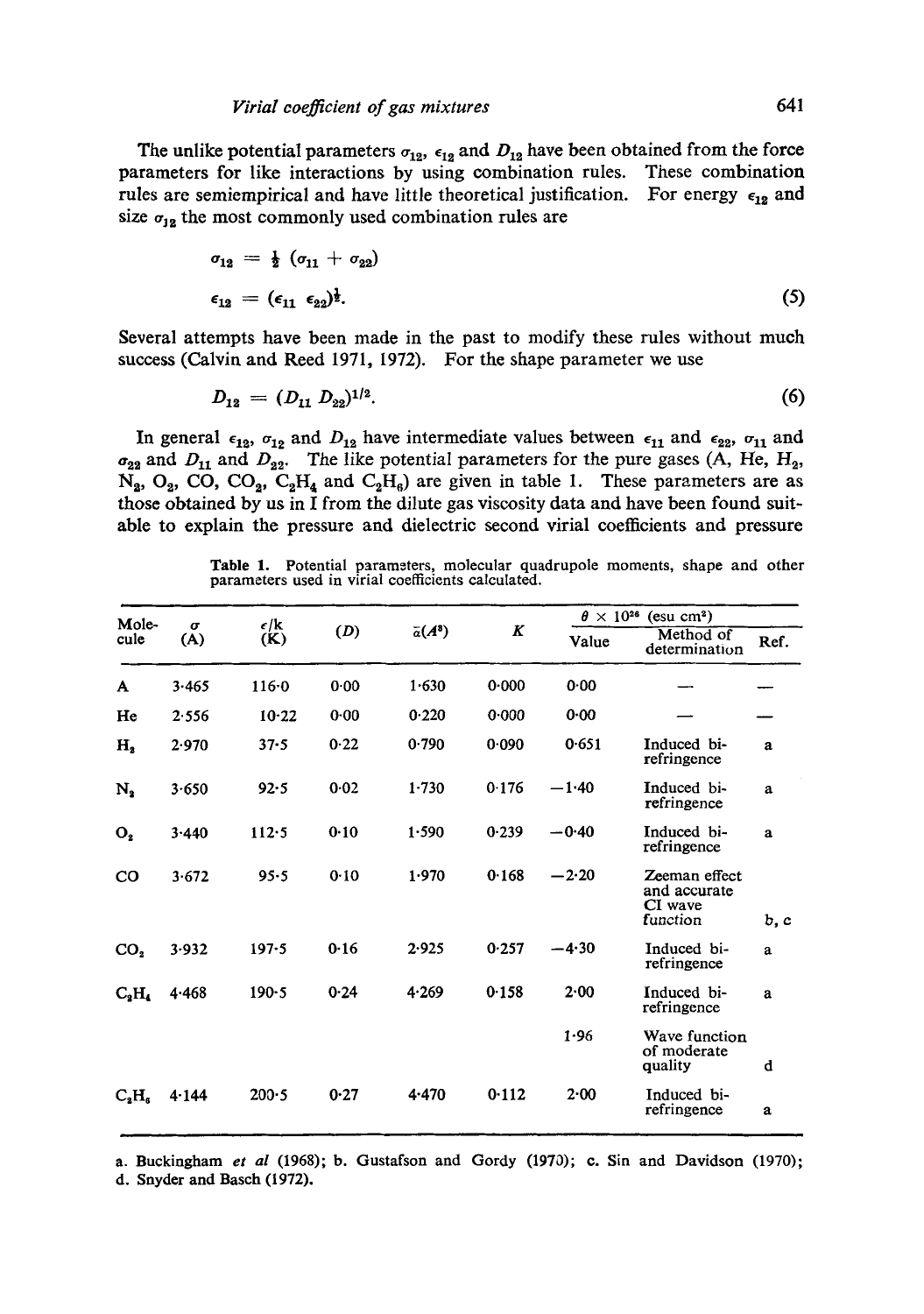Table 2. Comparison of calculated and experimental interaction second virial coefficient.

|                 |                     | $B_{12} (T) (cm3/mole)$ |                                               |                          |
|-----------------|---------------------|-------------------------|-----------------------------------------------|--------------------------|
| Mixture         | T(K)                | Calc.                   | Exptl.                                        | Ref.                     |
| $N_2+A$         | $148 - 2$           | $-85.66$                | $-81.60$                                      | a                        |
|                 | 173.2               | −61∙36                  | $-59.10$                                      |                          |
|                 | $198 - 2$           | $-44.24$                | $-44.10$                                      |                          |
|                 | $223 - 2$           | $-32.04$                | $-32.60$                                      |                          |
|                 | 248.2               | $-23.02$                | $-23 - 70$                                    |                          |
|                 | $273 - 2$           | $-15.74$                |                                               |                          |
|                 | 298.2               | $-10.22$                | $-16 - 40$                                    |                          |
|                 | 323.2               | $-5.38$                 | — 10-90<br>$-6.20$                            |                          |
| $N_2 + He$      | 298.0               | $17 - 06$               | $17 - 71$                                     | b                        |
|                 |                     |                         | 12.55                                         | c                        |
|                 | $303 - 0$           | 19.19                   | $21 - 84$<br>$21 - 03$                        | d<br>e                   |
| $N_2 + H_2$     | 36.0                | $-257.83$               | $-227.00$                                     | f                        |
|                 | 40.0                | $-208·50$               | $-184\hspace{-0.15cm}\cdot\hspace{-0.15cm}00$ |                          |
|                 | 44.0                | $-168.59$               | $-150.00$                                     |                          |
|                 | 48.0                | −140·15                 | $-123\!\cdot\!00$                             |                          |
|                 |                     |                         |                                               |                          |
|                 | 52.0                | $-118.00$               | $-106·00$                                     |                          |
|                 | 56.0                | $-108·40$               | $-95.00$                                      |                          |
|                 | 60.0                | $-104.32$               | $-92.00$                                      |                          |
|                 | $298 - 0$           | $11 - 56$               | 13.50                                         | c                        |
|                 |                     |                         | 12.80                                         | b                        |
|                 |                     |                         | $11 - 10$                                     | g                        |
| $N_2 + O_2$     | $90-0$<br>$303 - 0$ | $-221.87$<br>8.82       | $-222.20$<br>$9.70 + 0.30$                    | $\ddot{\mathbf{p}}$<br>i |
| $N_2+C_4H_4$    | $298 - 0$           | $-56.85$                | $-59-70$                                      | $\mathbf c$              |
| $N_2 + C_2H_6$  | $277-4$             | $-57.40$                | $-65.40$                                      | i                        |
|                 | 310.9               |                         |                                               |                          |
|                 |                     | —43∙54                  | $-38.60$                                      |                          |
|                 | $377 - 6$           | $-21.28$                | $-20.10$                                      |                          |
|                 | 444.3               | $-5.96$                 | $-3.80$                                       |                          |
|                 | $510-9$             | 2.79                    | 5.90                                          |                          |
| $CO2+A$         | $303 - 0$           | $-43.30$                | $-31.80 + 4.60$                               | k                        |
|                 | 333.0               | $-33.62$                | $-25.80 + 4.20$                               |                          |
|                 | 363.0               | $-25.30$                | $-19.60 + 4.20$                               |                          |
| $CO_2 + H_2$    | 298.0               | 0.70                    | $-1:10$                                       | b                        |
|                 | 303.0               | 1.39                    | $-1.00 + 3.80$                                | k                        |
|                 | 333.0               | 4.61                    | $0.40 + 4.40$                                 |                          |
|                 | 363.0               | 7.35                    | $0.00 + 3.20$                                 |                          |
| $CO_2 + N_2$    | $298 - 0$           | $-41.53$                | $-42.60$                                      | b                        |
|                 | 303.0               | $-38.34$                | $-40.47$                                      |                          |
|                 |                     |                         |                                               | $\frac{e}{i}$            |
|                 |                     |                         | $-40.60 + 0.20$                               |                          |
|                 |                     |                         | $-41.40 \pm 6.20$                             | k                        |
|                 | 333.00              | $-27.86$                | $-36.00 + 4.00$                               |                          |
|                 | 363.0               | $-20.52$                | $-28.50 + 3.60$                               |                          |
| $CO2+O2$        | 298∙0               | $-46.52$                | $-61.25$                                      |                          |
|                 | 303.0               | $-43.40$                | $-41.50 + 0.20$                               | $\frac{c}{i}$            |
|                 |                     |                         | $-36.80 + 5.20$                               | k                        |
|                 | 333.0               |                         |                                               |                          |
|                 | 363.0               | $-36.51$<br>$-27.52$    | $-28.40 + 5.60$<br>$-25.60 + 4.40$            |                          |
|                 |                     |                         |                                               |                          |
| $CO2+CO$        | 303.0               | –41.97                  | $-43.60 + 4.60$                               | k                        |
|                 | 333.0               | $-32.15$                | $-36.60 + 4.00$                               |                          |
|                 | 363.0               | $-23.24$                | $-25.70\!\pm\!6.00$                           |                          |
| $CO_2 + C_2H_4$ | 298.0               | $-118.95$               | $-136.00$                                     | c                        |
|                 | $373 - 0$           | $-82.96$                | $-93.00$                                      | I                        |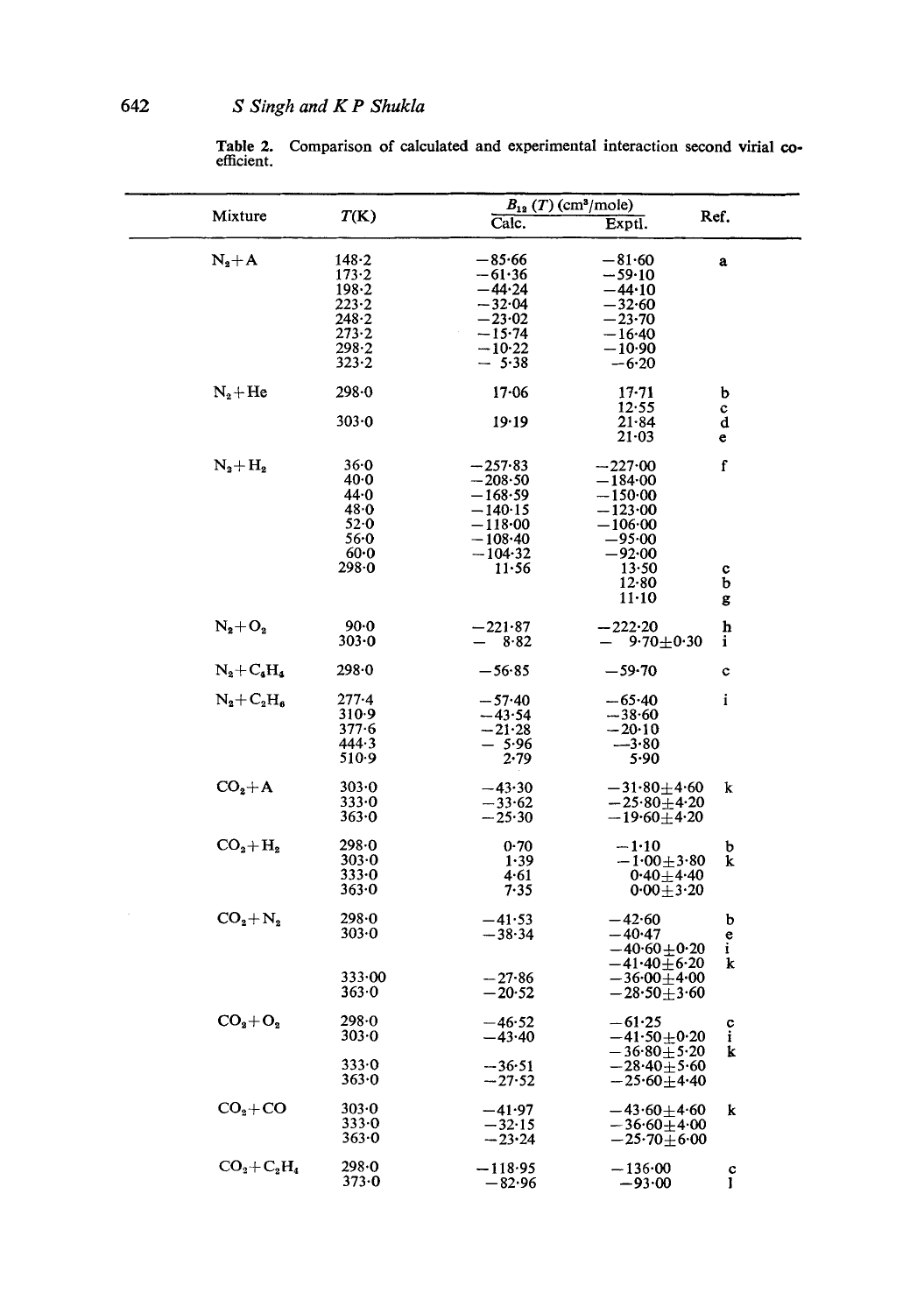| Table 2 (contd.)  |                                                                          |                                                                                         |                                                                                           |   |
|-------------------|--------------------------------------------------------------------------|-----------------------------------------------------------------------------------------|-------------------------------------------------------------------------------------------|---|
| $CO3+C2H6$        | 310.9<br>344.2<br>$377 - 5$<br>410-9<br>444.2<br>$477 - 5$<br>$510-8$    | $-101.53$<br>$-88.15$<br>$-72.00$<br>$-60.30$<br>$-48.70$<br>$-36.25$<br>$-27.23$       | $-103.00$<br>$-87.50$<br>$-73.30$<br>$-60.40$<br>$-48.20$<br>$-37.00$<br>$-26.00$         | m |
| $O_{\rm s}+\rm A$ | 90.00                                                                    | $-214.35$                                                                               | $-233.30$                                                                                 | h |
| $H_{2}+CO$        | $36 - 0$<br>$40-0$<br>$44 - 0$<br>$48 - 0$<br>$52 - 0$<br>56.0<br>$60-0$ | $-268.56$<br>$-220-45$<br>$-183.60$<br>$-154.25$<br>$-136.00$<br>$-121.50$<br>$-114.50$ | $-256.00$<br>$-213.00$<br>$-179.00$<br>$-153.00$<br>$-133.00$<br>$-117.00$<br>$-108 - 00$ | f |

- b. Lunbeck and Boerboom (1951) h. Knobler *et al* (1959)
- e. Edwards and Roseweare (1942) i. Gorski and Miller (1953)
- d. Kramer and Miller (1951) j. Gunn (1958)
- 
- e. Pfefferle *et al* (1955) k. Cottrell (1956)<br> **f.** Reuss and Beenakker (1956) l. Ku and Dodge (1967) f. Reuss and Beenakker (1956)
- a. Brewer and Vaughn (1969) g. Michels and Wassenaar (1949)
	-
	-
	-
	-
	-
	- m. Huff and Reed (1963).

third virial coefficient. In table 1, we also list the values of quadrupole moments which in our opinion are most reliable. The method and references from where we took these values are also given.

Calculated values of interaction second virial coefficient are compared with the values obtained from the experimental data in table 2. Except for  $N_2-H_2$  and  $CO<sub>2</sub>-H<sub>2</sub>$  the agreement between calculated and experimental values are good for all the systems investigated here. For checking the convergence of the perturbation series, we calculated  $B_{12}$  at temperature T = 298 K for CO<sub>2</sub> + N<sub>2</sub> by solving numerically eq. (2) and obtained the value  $-42.15$  (cm<sup>3</sup>/mole) which is in good agreement with the value found from the perturbation series  $-41.53$  (cm<sup>3</sup>/mole). For  $N_2 + N_2$ and  $CO<sub>2</sub>+H<sub>2</sub>$  the calculated values are always greater than the experimental values. The cause of this discrepancy between calculated and experimental values may be attributed to the quantum effect, which is quite significant at low temperatures. It has been shown (Singh and Datta 1970; Rakshit and Chowdhary 1971) that the second virial coefficient of  $D_2$ ,  $H_2$  and HD can be explained satisfactorily provided the quantum corrections are included in the calculation. The contribution of the quantum correction term to the second virial coefficient has been found to be positive. Therefore, if included in the present calculation the values of the interaction second virial coefficient for  $N_2+H_2$  and  $CO_2+H_2$  will be in more close agreement to the experimental values.

Table 3 lists the contribution of different branches of pair interaction at two temperatures for the mixtures  $N_2 + O_2$ ,  $N_2 + C_2H_6$ ,  $CO_2 + N_2$ ,  $CO_2 + O_2$ ,  $CO_2 + CO$ and  $CO_2 + C_2H_6$ . It can be seen from table 3 that all branches of anisotropic interaction contribute significantly throughout the temperature range of our investigation. While the direct anisotropic dispersion and overlap terms are large, they are of opposite sign to the dispersion overlap term, resulting in considerable cancellation.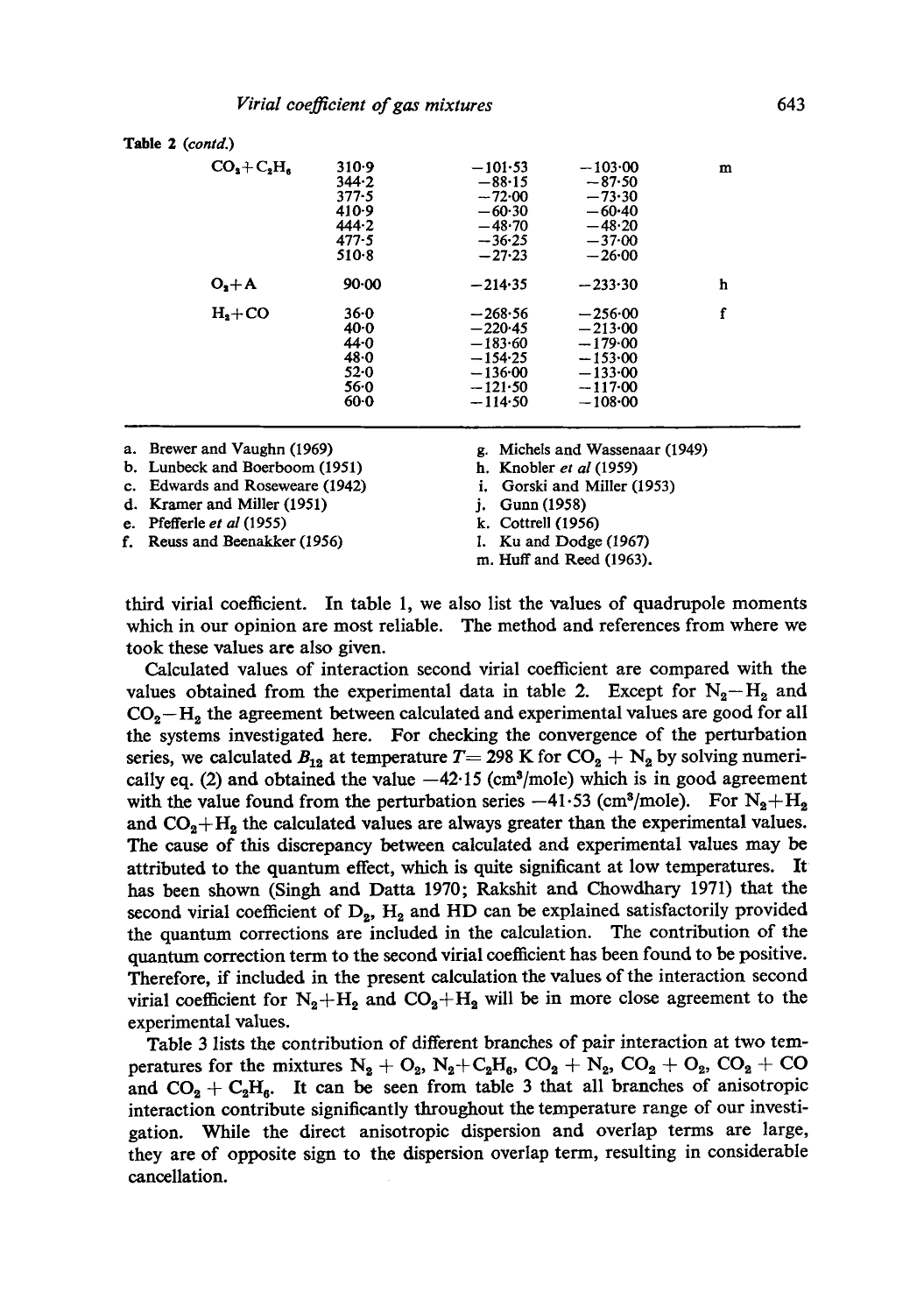| $B_{12}$                                            |           |                             |                               |                                                                      | $\begin{array}{c} 37.33 \\ -3.32 \\ -4.33 \\ -1.53 \\ -1.53 \\ -1.53 \\ -1.53 \\ -1.53 \\ -1.53 \\ -1.53 \\ -1.53 \\ -1.53 \\ -1.53 \\ -1.53 \\ -1.53 \\ -1.53 \\ -1.53 \\ -1.53 \\ -1.53 \\ -1.53 \\ -1.53 \\ -1.53 \\ -1.53 \\ -1.53 \\ -1.53 \\ -1.53 \\ -1.53 \\ -1.53 \\ -1.53 \\ -1.53 \\ -1.53 \\ -1.53 \\ -1.53 \\ -1.53 \\ -1.53 \\ -1$ |                 |
|-----------------------------------------------------|-----------|-----------------------------|-------------------------------|----------------------------------------------------------------------|--------------------------------------------------------------------------------------------------------------------------------------------------------------------------------------------------------------------------------------------------------------------------------------------------------------------------------------------------|-----------------|
| $B_{12}$<br>(sh<br>$\times$ dis)                    | 5.52      |                             |                               |                                                                      | $3.38$<br>$1.38$<br>$2.58$<br>$3.5$<br>$3.5$<br>$3.5$<br>$3.5$<br>$3.5$                                                                                                                                                                                                                                                                          |                 |
| $B_{\rm 18}$ quad $\times$ sh)                      |           | $\frac{1}{6}$ $\frac{5}{6}$ |                               |                                                                      | 578 585 595 598                                                                                                                                                                                                                                                                                                                                  |                 |
| $\mathbf{a}_{\text{rad}}^{\text{A}}$                |           | $\frac{3}{4}$ 8             |                               |                                                                      | $1.74$ $0.43$ $0.63$ $0.74$ $1.23$                                                                                                                                                                                                                                                                                                               |                 |
| $B_{1a}$<br>(quad<br>$\times$ quad<br>$\times$ quad | 0.02      |                             |                               |                                                                      | 8 32 53 53                                                                                                                                                                                                                                                                                                                                       | ಕ್ಷಿ            |
| $B_{12}$<br>(sh)                                    |           |                             |                               |                                                                      | $-6.33$<br>$-6.33$<br>$-6.33$<br>$-6.33$<br>$-6.33$<br>$-6.33$<br>$-6.33$<br>$-6.33$<br>$-6.33$<br>$-6.33$<br>$-6.33$<br>$-6.33$<br>$-6.33$                                                                                                                                                                                                      |                 |
| <b>A</b> <sub>1</sub> (ii)                          |           | $-11.32$<br>$-0.66$         |                               |                                                                      | $-1.59$<br>$-1.38$<br>$-1.57$<br>$-1.59$<br>$-1.59$<br>$-1.59$<br>$-1.19$                                                                                                                                                                                                                                                                        |                 |
| $B_{13}^{\rm H}$ dip)                               | $-1.57$   | $-0.27$                     |                               |                                                                      | $\begin{array}{r} -2.27 \\ -1.60 \\ -3.82 \\ -3.11 \\ -2.97 \\ -2.39 \end{array}$                                                                                                                                                                                                                                                                | $-4.22$         |
| $B_{12}$<br>(quad)                                  | $-0.66$   | $-0.04$                     |                               |                                                                      | $\frac{-2.69}{-1.79}$<br>$\frac{-2.51}{-1.77}$<br>$\frac{-6.27}{-6.27}$<br>$\frac{-6.27}{-6.26}$                                                                                                                                                                                                                                                 |                 |
| $B_{12}$<br>(12-6)                                  | ۱         |                             |                               | $-214.50$<br>$-8.28$<br>$-37.56$<br>$-17.69$<br>$-40.70$<br>$-40.70$ | $-36.13$<br>$-18.40$<br>$-96.02$<br>$-23.70$                                                                                                                                                                                                                                                                                                     |                 |
| 7(K)                                                | 0.06      | 303-0                       | 298.0<br>363.0                | 298.0<br>363.0                                                       | 303-0                                                                                                                                                                                                                                                                                                                                            | 310-9           |
| Mixture                                             | $N_a+O_a$ | $N_a + C_a H_a$             | $\mathbf{O_2} + \mathbf{N_3}$ | 20, 40, 0                                                            | $20^{1} + 20$                                                                                                                                                                                                                                                                                                                                    | $2O_3 + C_2H_6$ |
|                                                     |           |                             |                               |                                                                      |                                                                                                                                                                                                                                                                                                                                                  |                 |

644

Table 3. Contribution of different branches of pair interactions to the second virial coefficient.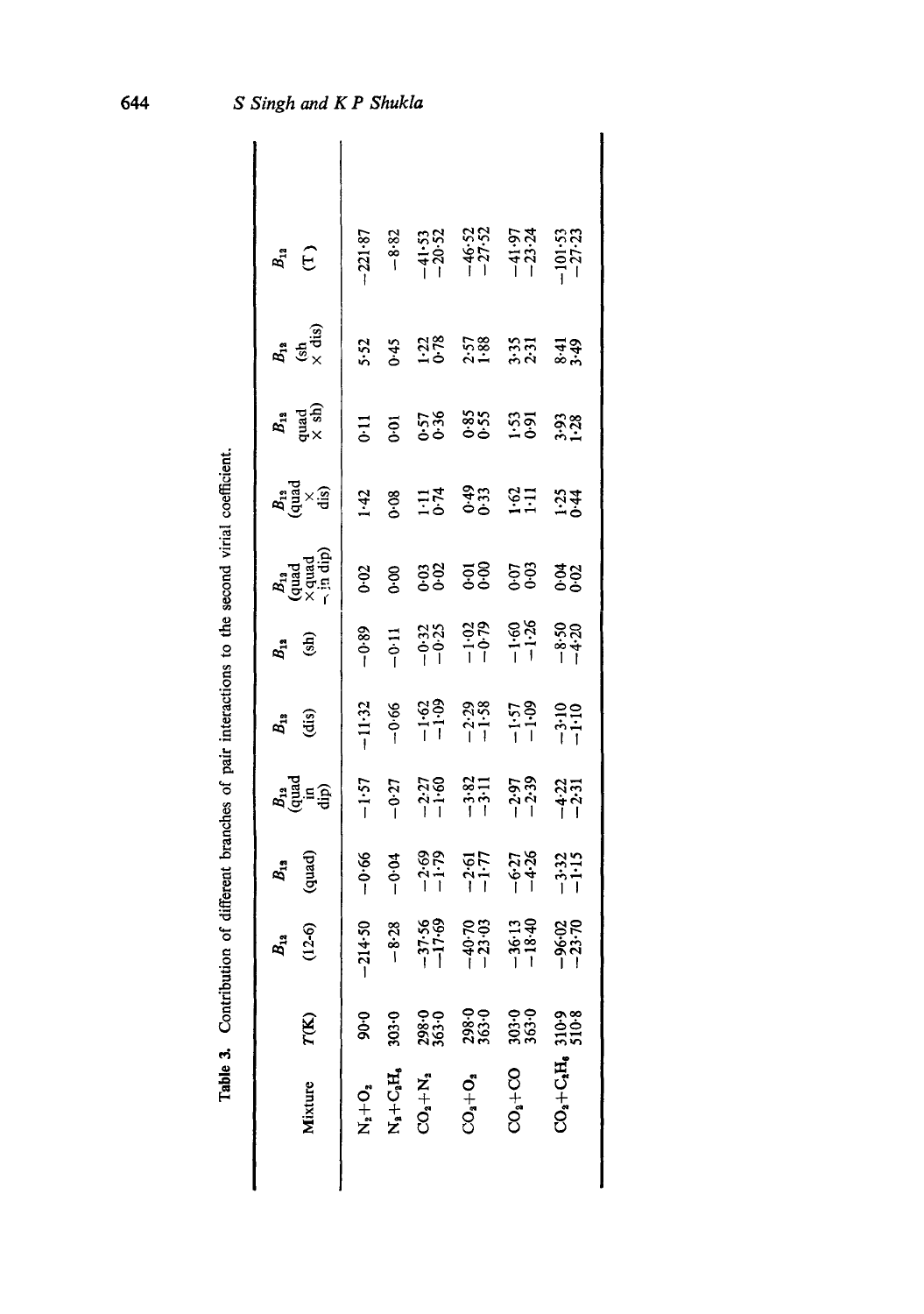

Figure 1. Comparison of calculated and experimental mixture second virial coefficients for the  $CO_2 + A$  system: (Cottrell 1956).



Figure 2. Comparison of calculated and experimental mixture second virial coefficients for the  $CO_3 + H_3$ ;  $CO_3 + CO$ ;  $CO_4 + N_3$  and  $CO_2 + O_3$ .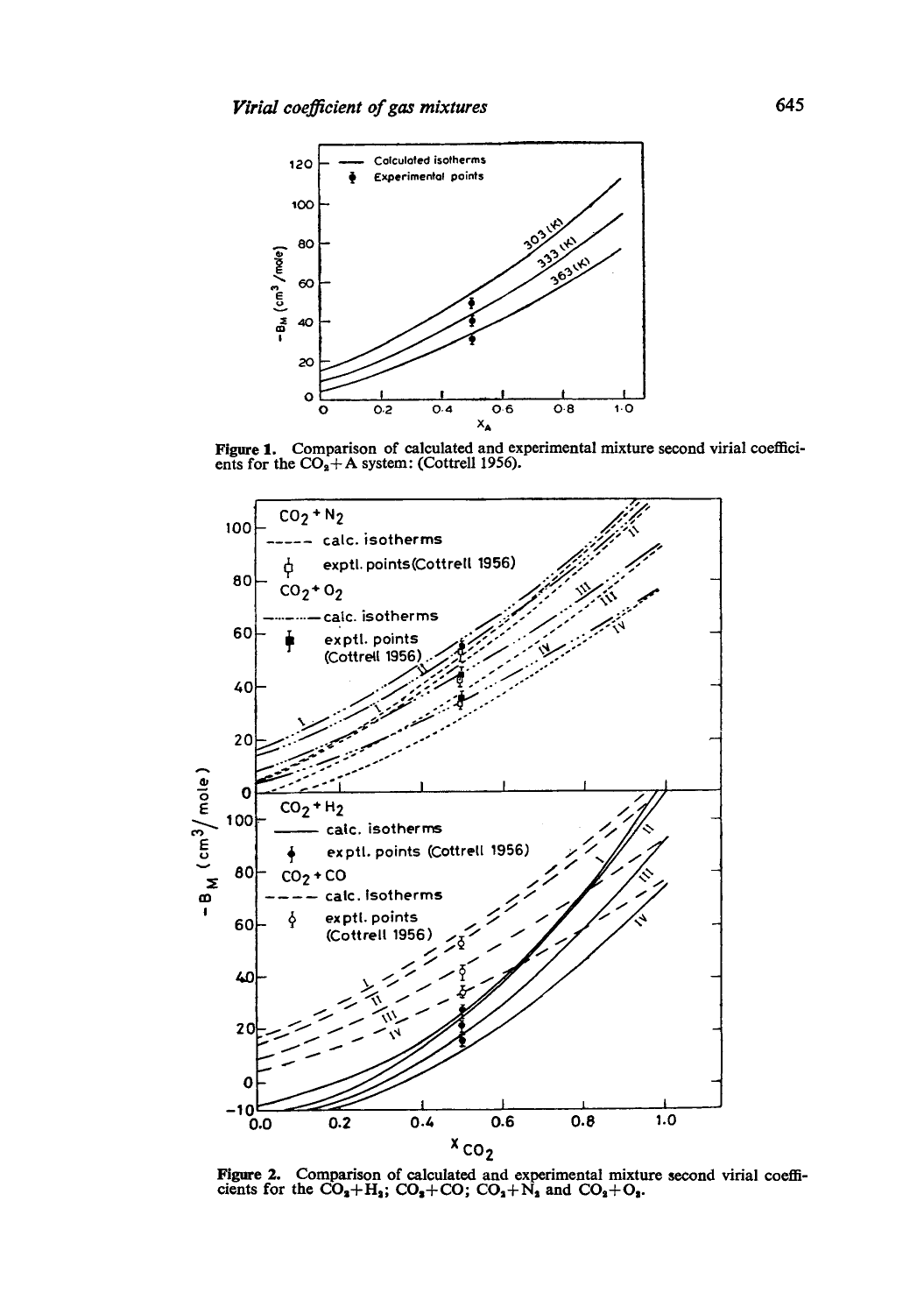Figures 1 and 2 show the variation of mixture second virial coefficient with composition and temperature and compare the calculated values with the values obtained from experimental data for  $CO_2 + A$  and  $CO_2 + H_2$ ,  $CO_2 + N_2$ ,  $CO_2 + O_2$  and  $CO<sub>9</sub> + CO<sub>2</sub>$ . Experimental points which are given in the figures are those as determined by Cottrell (1956). The experimental values of the mixture virial coefficients are derived from gas compressibility measurements by fitting an isotherm with a polynomial in density. These values are then combined with the virial coefficients for pure components to obtain interaction virial coefficients for unlike molecular interactions. Thus in addition to experimental inaccuracies the values are subject to uncertainties in the isotherm and the degree of polynomial used. In view of these uncertainties the agreement found by us between theory and experiment is very satisfactory. Our calculation provides a check on the combination rules and on the consistency of the original potential parameters of the pure gases; the calculation shows explicitly the effect of various branches of nonspherical interactions on the second virial coefficient of a binary gas mixture.

From our calculation it appears that depending upon the relative magnitudes of the potential parameters of the components, the binary gas mixtures may behave in two different ways. If both the force constants (size and energy) of one component are greater than those of the other, the interaction second virial coefficient is higher within a certain temperature range than the pure component second virial coefficient. On the other hand, if one parameter is greater and the other smaller for one component than for the other, then within a certain temperature range the interaction second virial coefficient is lower than either of the pure component values. Mixture of first kind may be less compressible at certain temperatures and compositions than either of the pure components while those of the second type can be more compressible.

## **Acknowledgements**

Authors are grateful to Dr Y Singh for his suggestions, kind interest and encouragement. One of us (KPS) is thankful to CSIR, New Delhi, for financial assistance.

## **References**

Ananth M S, Gubbins K E and Gray C G 1974 *Mol. Phys.* 28 1005 Brewer J and Vaughn G W 1969 *J. Chem. Phys.* 50 2960 Buckingham A D, Disch R L and Dunmur D A( 1968 *J. Am. Chem. Soc.* 90 3104 Calvin D W and Reed T M 1971 *d. Chem. Phys.* 54 3733 Calvin D W and Reed T M 1972 *J. Chem. Phys.* 56 6262 Cottrell T L, Hamilton R A and Taubinger R P 1956 *Trans. Faraday Soc.* 52 1310 Edwards A E and Roseveare W E 1942 *J. Am. Chem. Soc. 64* 2816 Gorski R A and Miller J G 1953 *J. Am. Chem. Soc.* 75 550 Gunn R D 1958 MS Thesis, Univ. of California (Berkeley) Gustafson S and Gordy W 1970 *J. Chem. Phys.* 52 579 Huff J A and Reed T M 1963 J. *Chem. Eng. Data* 8 1307 Kielieh S 1965 *Physica* 31 444 Knobler C M, Beenakker J J M and Knaap H F P 1959 *Physics* 25 909 Kramer G M and Miller J G 1951 *J. Phys. Chem.* 61 785